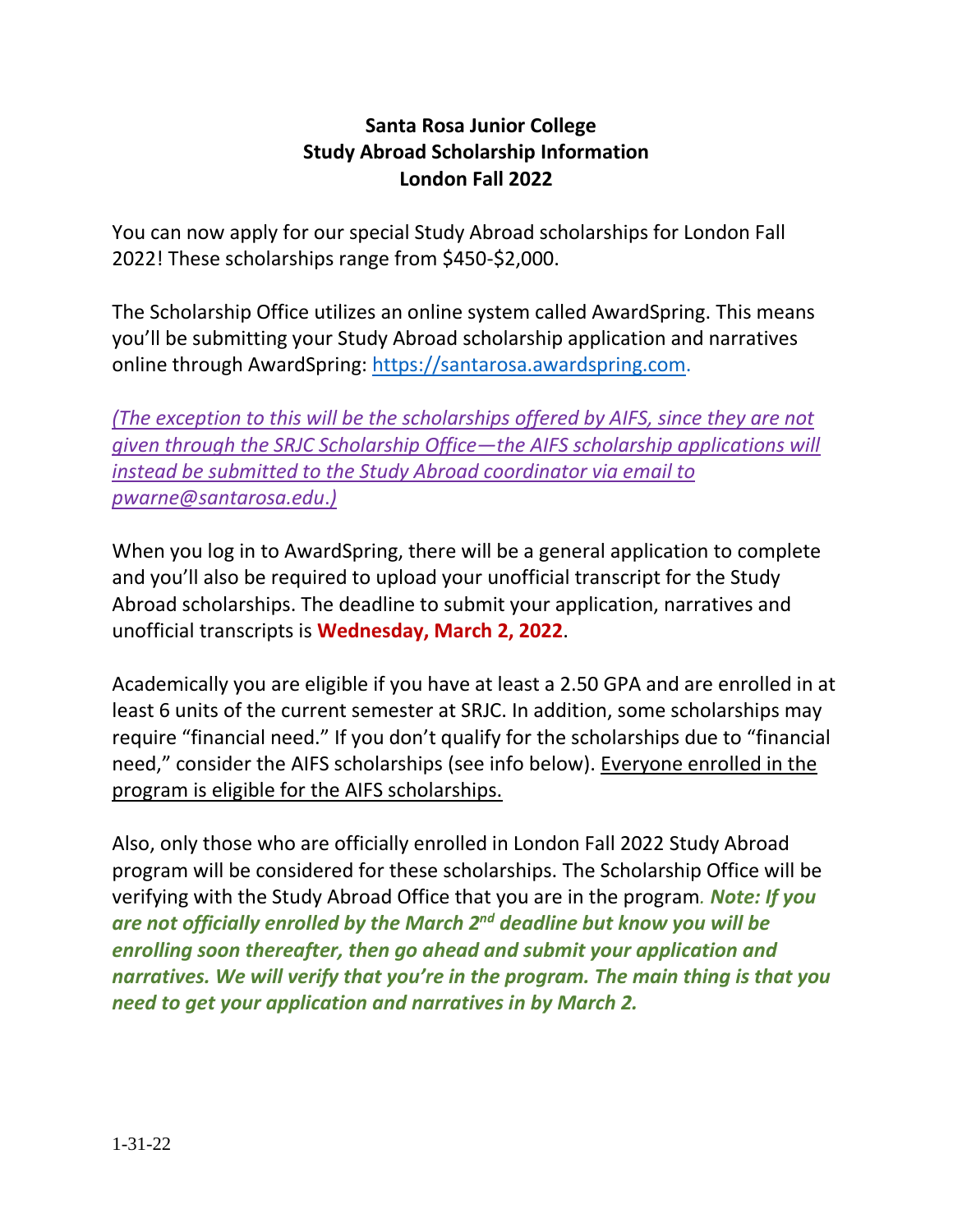**If you are eligible, you should be sure to apply for ALL OF THE FOLLOWING 3 SCHOLARSHIPS on AwardSpring:**

## **1. Ava and Sam Guerrera Study Abroad Scholarship** (2 at \$2,000) **2. Renata Breth, Steve Osborn, and Celeste Osborn Breth Study Abroad Scholarship** (1 at approximately \$450) **3. Ruth Parlé Craig Study Abroad Scholarship** (1 at approximately \$1,225)

Please don't just fill out one of these scholarships and neglect another. For example, don't just go for the Guerrera and not the Breth-Osborn because the Guerrera provides more money. If you don't get the Guerrera, you'll still want to be eligible for the other scholarships. In addition, although rare, you could receive more than one scholarship if there are a low number of applicants—but only if you've applied for it.

Each of these scholarships will ask you for the exact same things. *You do not have to write a different narrative for each one. Please just use the same narratives for each and copy and paste them.* You must be sure to "submit" for each of the scholarships!

You'll be asked to write two narratives: (1) "Please describe how a semester abroad will help you achieve both your academic and personal goals" and (2) "Summarize your school/community and/or individual activities and honors that are indicative of your breath of experience." For the first narrative, the committee will be looking for things like why you chose London and what you expect to get out of the experience; and for the second narrative, write about some things that you've accomplished—it can be practically anything: for example, volunteer work or accomplishments in things like academics, the arts, sports, etc.

Note on the Guerrera: There are generally two Guerrera scholarships available for \$2,000 each. Usually recipients receive \$1,800 and then are required to submit an additional essay at the end of their Study Abroad program summarizing their experience and how the experience has influenced their life, and then they receive the remaining amount.

By the way, there might also be a general question on AwardSpring asking why you are studying abroad. Don't spend too much time on this one, or just put the same thing you would put for the first narrative. The Scholarship Committee is scoring you on the two narratives as described above.